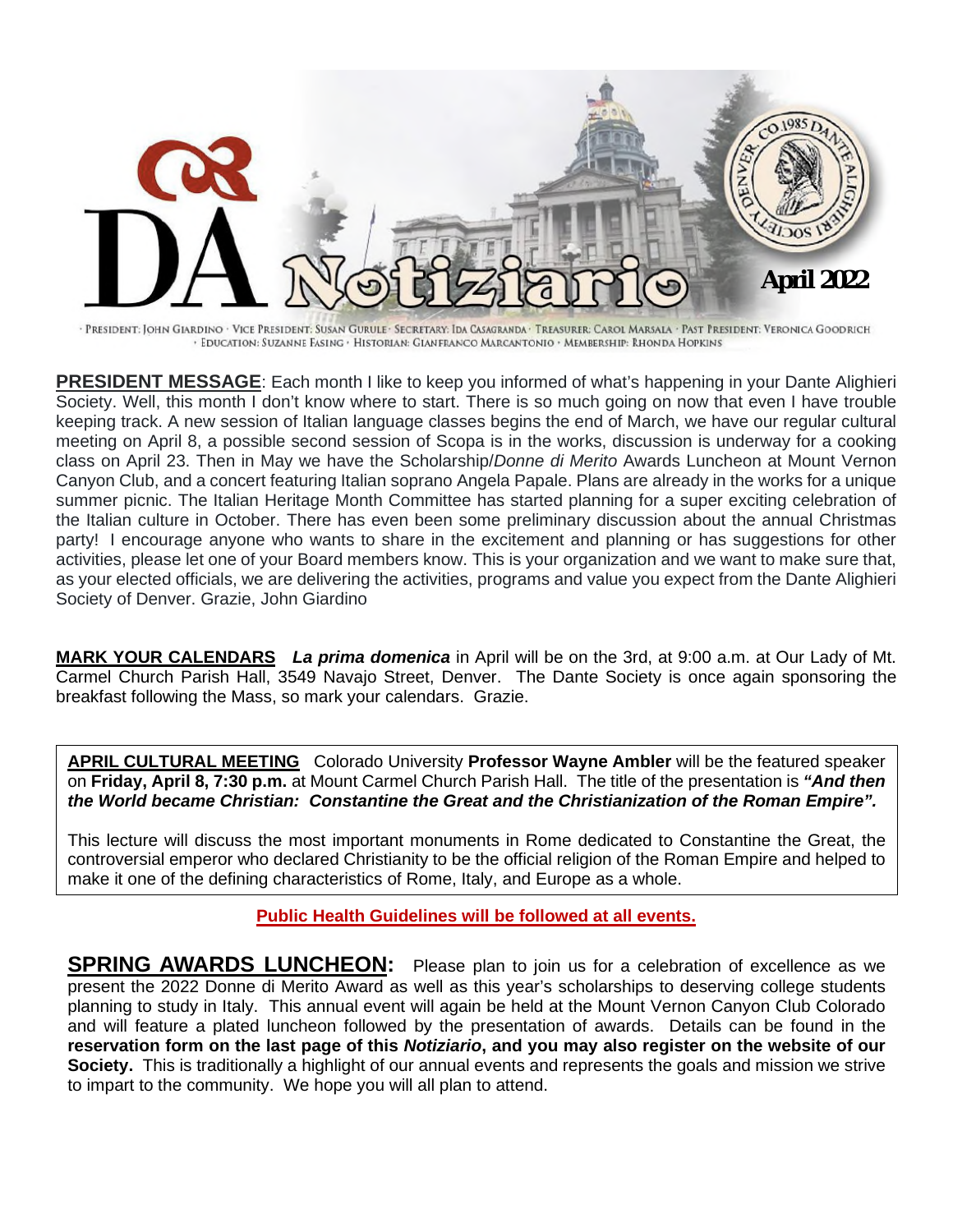## **The Dante Alighieri Society of Denver Announces Its 2022** *Donne di Merito* **Award Recipient**

The Dante Alighieri Society of Denver has long acknowledged the contributions and achievements of Italian and Italian-American women to society as a whole. In March, International Women's Month, the Dante Alighieri Society selected another *donna di merito*, (woman of merit) who has demonstrated outstanding accomplishments that have contributed to the promotion, maintenance and preservation of the Italian culture. This year's award recipient is Alisa DiGiacomo, a fifth-generation Italian American woman. Since 1999 Alisa has

been employed by History Colorado, and in May 2018 as Director of Curatorial Services and Senior Curator. Alisa was the founder of the Colorado Italian American Preservation Association (CIAPA) in 2002. The primary goal of this organization is to develop research archives that document the history, people and traditions of the community. Alisa is the author of *Italy in Colorado: Family Histories from Denver and Beyond*. The book is currently in its 3<sup>rd</sup> printing. Additionally, Alisa was the curator of The Italians of Denver exhibit at the Colorado History Museum from April 2007 to July 2008. She has also made a significant impact on our Italian community by writing several books and articles on the history and culture of the community. Alisa provides the monthly features of *A Page in Time* and *Community Story* in Andiamo!, Colorado's Italian American newspaper.



Other achievements include being the co-founder of the Cabrini Day Holiday Commission

from 2018 to the present. Since 2008 Alisa has been processing the CIAPA Research Archive for History Colorado. This will ensure that future generations will be able to access the information at the History Colorado library. People are able to listen to oral histories and view photographs that are part of the archives. She is an active member of numerous Italian organizations and Our Lady of Mount Carmel Church. She is a frequent lecturer and presenter on Italian culture and history.

**The** *Donne di Merito* **Award will be awarded to Alisa DiGiacomo on Sunday, May 1st at the Dante Alighieri Society's Award Luncheon at Mt. Vernon Canyon Club at 12:00 noon. Details are available in the reservation form on the last page of this** *Notiziario***.** 

**OPERATIC RECITAL MAY 15, 2022 The Dante Alighieri Societies of Denver and of Pueblo, Colorado, will present an operatic recital on Sunday, May 15, 2022, 3:00 p.m., at Green Mountain United Methodist Church, located at 12755 West Cedar Drive, Lakewood, Colorado.** 

The two Societies accepted the invitation to host directly from Sanremo Italy, soprano **Angela Papale** and pianist **Fabio Marra**. They will be performing in Colorado as part of their 2022 tournee with performances which include Paris (France), Hamburg (Germany), Detroit and Boston.

In the 1980's and 1990's The Dante Alighieri Society was fortunate to be able to host many musical groups from Italy as the Italian economy was strong and the government subsidized performers to entertain overseas. This situation has changed, and we no longer see many Italian performers here in Colorado. We are proud to say that we welcome back Angela Papale and Fabio Marra for an operatic recital.

We strongly encourage our members and friends to mark your calendar as you will enjoy a great live performance. We look forward to seeing you at the concert!

- \$20 per person. For tickets contact: Rhonda Hopkins: 720-596-4169, rhop626@gmail.com 13738w. 62nd Dr., Arvada 80004.
- To pay via PayPal: https://dantealighieriofdenver.com/paypal/
- For more information, please call or e-mail: Gianfranco Marcantonio 303-494-3080 or glm3942@yahoo.com

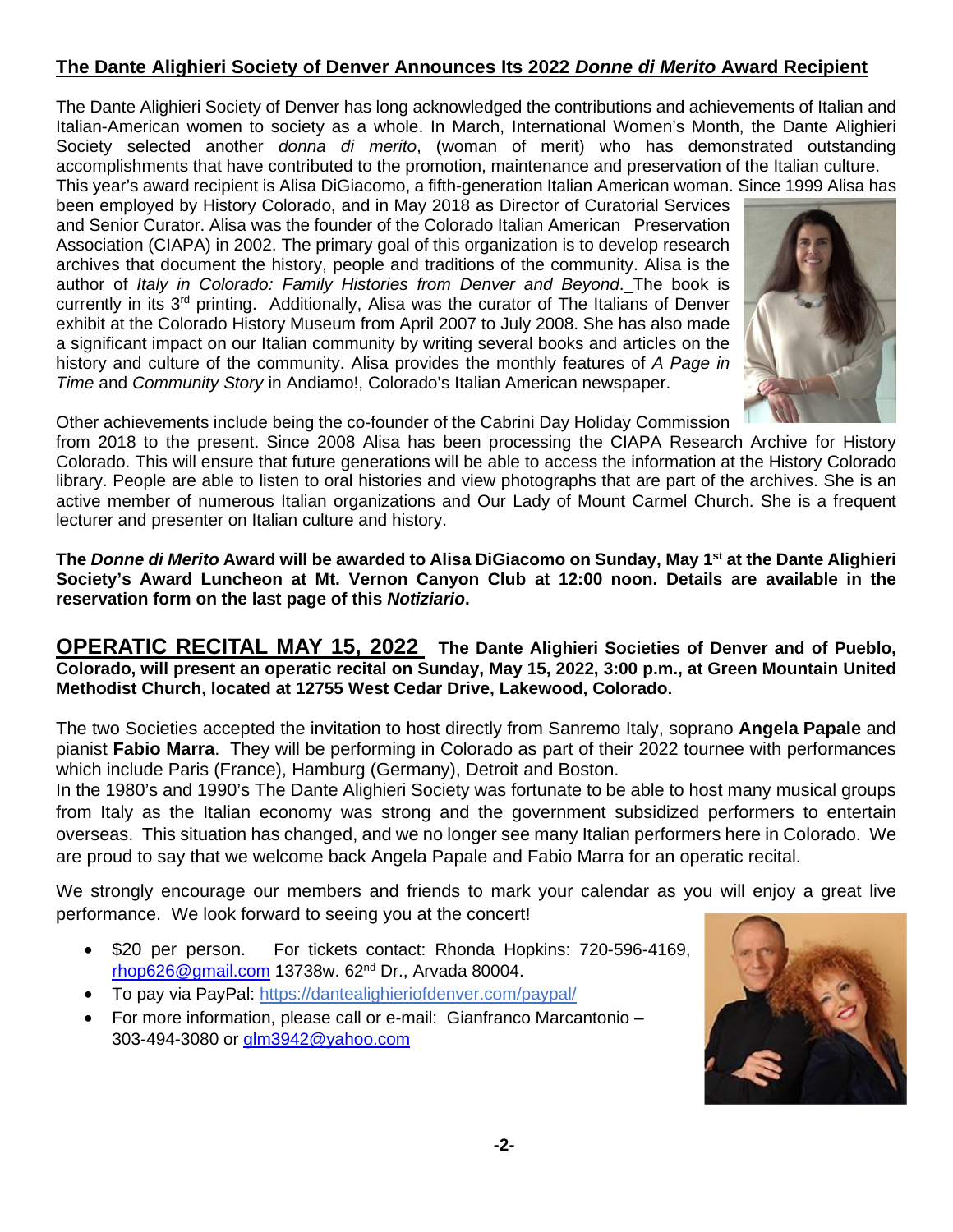

**MILLE GRAZIE** A special thank you to our three presenters at the March 11 cultural program. The event featured Dr. Roberta Waldbaum, who showcased the creative work of her students, as well as the presentation from last year's scholarship winners Claire Steffek and Isabella Rizzo. The program captivated the interest of all who attended. Brave tutte!

Claire, Dr. Waldbaum, Isabella

## **ITALIAN LANGUAGE CLASSES**

The Dante Alighieri Society's 10-week spring session of in-person Italian language classes begins the week of March 28. The summer session of classes will start in June, and registration will be available on the Society website in mid-May. Information will also be provided in the Notiziario. The classes are taught by experienced and talented bi-lingual teachers, and include beginner, intermediate, and conversation classes. Each class meets for 90 minutes, once a week in the parish office of Our Lady of Mt Carmel Church, 3549 Navajo Street, Denver. Cost is \$115 for members and \$145 for non-members. New members are welcome to join the Dante Alighieri Society when they register for classes. Please register early because classes do fill up. For more information, please contact the Education Chair Suzanne Fasing at suzannefasing@yahoo.com. Information about the classes is also available on the web site: http://dantealighieriofdenver.com/classes/language-classes/

**AUGURI DI BUON COMPLEANNO** We wish our members a Buon Compleanno during their birthday



**Lorrine Shuba April 4 Hadrien Dykiel April 8**<br> **Lauren Bonta** April 9 **Lauren Bonta Dan Ferraro April 11 Joe Holeman April 23 John Shea April 25 Rosalie Spicola April 30** 

month.



We want to include more members in this column, so please send a quick email, with your birthday month and day, to Dante Society board member, Suzanne Fasing, at suzannefasing@yahoo.com Grazie!

Aprile I cuori fremono April, hearts tremble di teneri languori; with tender longing; fioriscono gli amori bloom new loves.

#### Mese del cuore Month of the heart

insieme con le primule together with primroses

*INDOVINELLO (* **Riddle** ) *Qual e' la citta' piu' pericolosa ed esplosiva?* (Which city is the most dangerous and explosive?)

*La risposta a pagina cinque* - (answer on page five)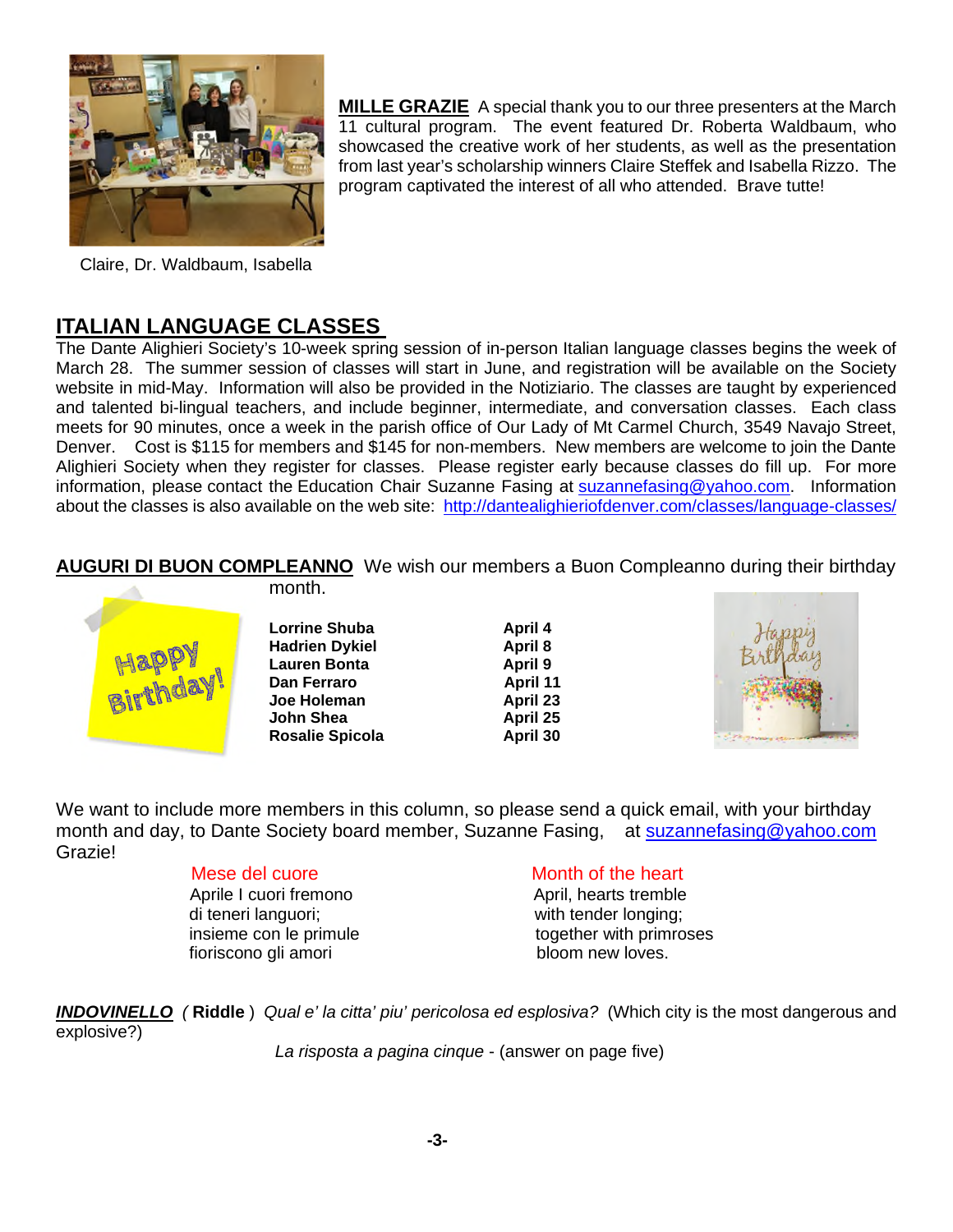## **BENVENUTI**

The Dante Alighieri Society of Denver gives a warm welcome to our newest members: Sarah Adams, Melissa Agnew, Lauren Bonta, James Chantel, Kay Dea, Mathew Filiberti, Samantha Hagen, Thomas Ruge, Natalie



Thompson, Antigone Vigil, and Terrence Watkins.

**THE GAME OF SCOPA?** Our first gathering to play scopa took place on March 11 at 5:00 p.m. prior to the cultural presentation. We had twelve players and filled three tables. This was a trial and now we will have to decide if there is a more opportune date and time. There will also be future opportunities for those of you who don't yet know how to play the game but want to learn. We will keep you posted.

**CONDOLENCES** On Thursday, February 24, 2022, the Society lost one of its pillars. **Joe Adducci** was a charter member and treasurer for two decades. We will miss the gentleman with the fantastic smile, and we offer the entire Adducci family our sincere condolences.

We also offer "sentite condoglianze" to Dr. Roberta Waldbaum and family for the loss of her husband **Leonard** on Sunday, March 20.

### **THE DANTE ALIGHIERI SOCIETY OF DENVER is seeking a Hospitality Chairperson**

**What do I do?** Make a few calls and line up people to bring refreshments to the Society's cultural meetings. **That's it?** You will need to buy sodas and San Pellegrino and bring them to each meeting. Also, pick up the key to the parish hall prior to the meetings.

**How often do I need to do this?** Once a month.

**Do I need to attend every cultural meeting?** No, just find someone to take over a specific month you can't make it.

**Do I do it every month?** No, there are certain months when we have the awards luncheon, the annual picnic, and the Christmas party when no refreshments are needed.

**I'm interested, whom do I call to volunteer?** President, John Giardino, 303-378-9736 johngiardino@comcast.net

## **TIPS ON ITALY By Tonya Clement**.

The thing I love the most about the Italian language is the way many things are just fun to say. If you start to practice some of the common phrases, they will soon be rolling off your tongue.

This month the word to practice is "*Quandomai."* It is a word used by many Italians when they want to express surprise or when they want to show a bit of disapproval with a little bit of rhetorical pizzaz.

When you break it down, *Quando* = When and *Mai* = (ever). When these words are combined together, *Quandomai* can mean many things and be used in many different contexts. Here are a few examples of the meanings and uses of the statement: *Quandomai* mi hai amato? (Whenever did you love me?) *Quandomai* abbiamo lavorato tanto? (Whenever did we work so much?) *Quandomai* hai lavorato? (Whenever did you work?) *Quandomai* e' andata a modo mio? (Whenever did it go my way?)

Giulia, *quandomai* mi lamento? (Whenever do I complain?)

Scusa, ma *quandomamai* ho urlato? (Excuse me, but whenever did I yell?)

I find so much joy in saying *quandomai*. It sounds very Italian.

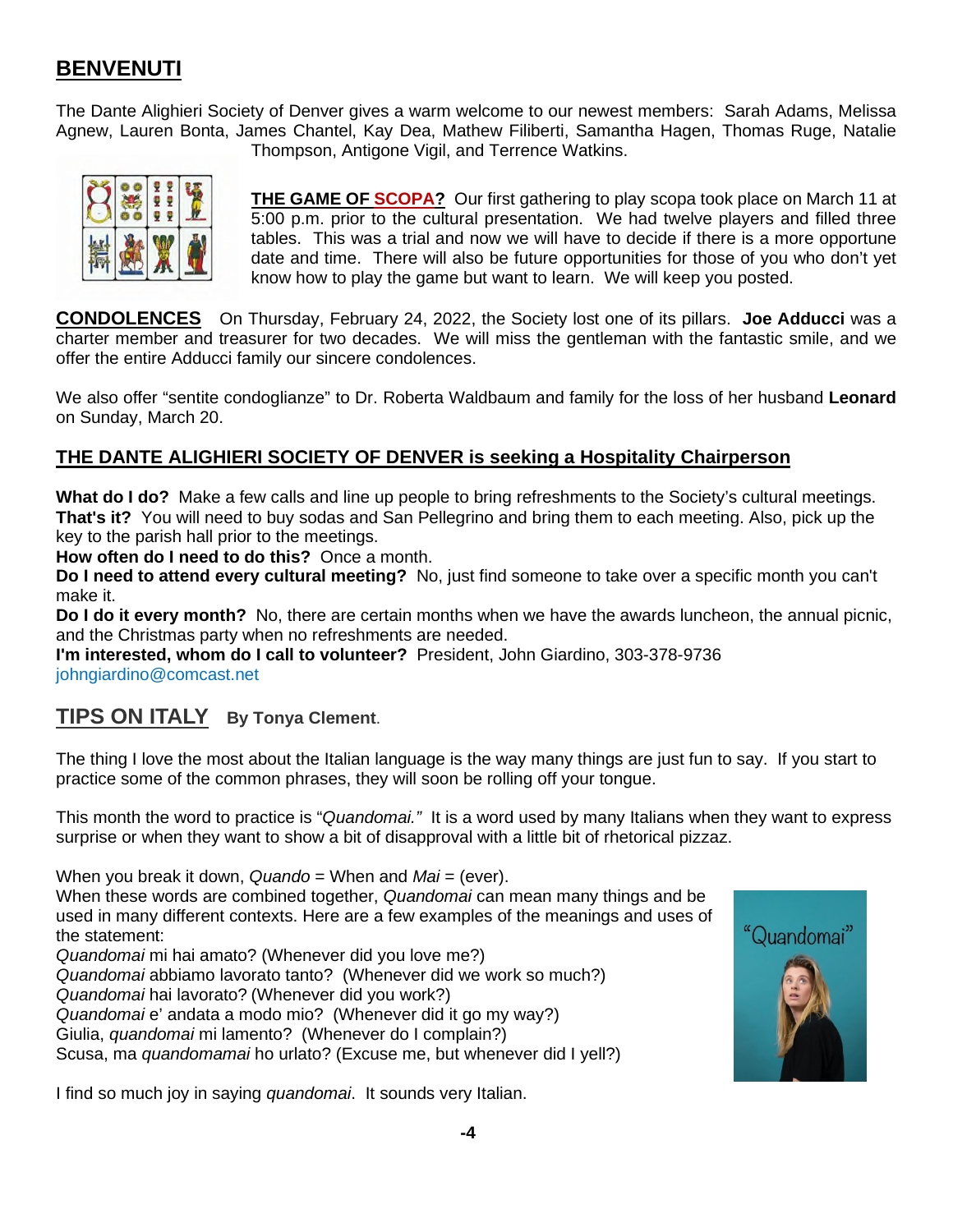## **BRIEF NEWS FROM ITALY**

#### **Florence tomb by Michelangelo restored with aid of bacteria.**

A Medici family chapel created by Michelangelo that was cleaned with the help of bacteria has been presented to the public to mark the 545th anniversary of the Renaissance master's birth.

#### **Study abroad: the little-known secret to success.**

Pursuing an education in a country other than your own not only offers you the possibility of studying at some of the best universities in the world but also provides you with the experience of living in a different country, and immersing yourself in a different culture.

#### **Lamborghini can absorb lost sales in Russia through other markets.**

Italian luxury sports car brand Lamborghini can easily make up for lost sales from its decision to suspend business in Russia following Moscow's invasion of Ukraine, Chief Executive Stephan Winkelmann said.

#### **Italy seizes property belonging to Russian oligarch Mordashov.**

Italy has seized a building complex on the Mediterranean island of Sardinia worth around 105 million euros (\$116.2 million) owned by Russian businessman Alexey Mordashov, Prime Minister Mario Draghi's office said.

#### **Second Oscar nomination eased insecurities for Italian director Sorrentino.**

For Italian director Paolo Sorrentino, scoring the second Oscar nomination of his career this year, helped ease some of his lingering insecurities as a filmmaker.

#### **Italy is a Woman…**

A young woman with her head surrounded by a crown of walls completed by towers called "Turrita" is the national personification of Italy often accompanied by the Star of Italy and other additional attributes, the most common of which is the cornucopia.

This image symbolically conveys the royalty and nobility of Italian cities, thanks to the protective presence of the turreted crown, the abundance of agricultural crops of the Italian peninsula, represented by the cornucopia, and the shining destiny of Italy symbolized by the Star of Italy. *(La redazione di Italplanet*)



 Andrea Riccardi, the international president of the Dante Alighieri Society in Rome just announced that refugees from Ukraine will receive courses of Italian free of charge.

## **2022 CALENDAR**

#### **CULTURAL MEETINGS EVENTS CLASSES**

April 3 – Prima Domenica Spring – begin March 28

April 8 April 23 – Cooking class

May 1 – Scholarships and awards

Luncheon

May 15 – Operatic recital

Answer to *Indovinello" – Granada in Spagna* - (Granada = Grenade, Spain)